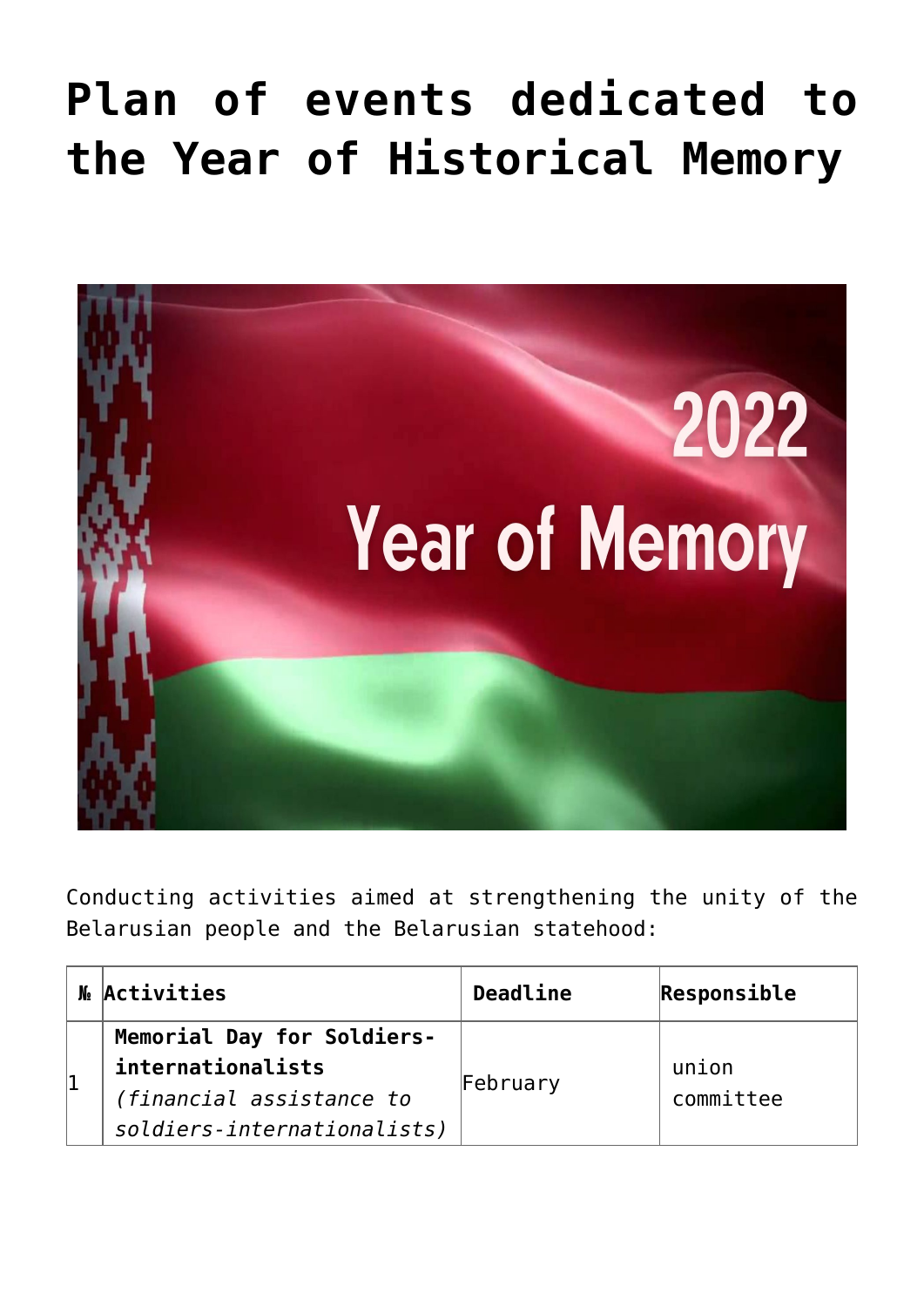|                | M Activities                                                                                                                                                         | Deadline | Responsible                           |
|----------------|----------------------------------------------------------------------------------------------------------------------------------------------------------------------|----------|---------------------------------------|
| 2              | Day of Defenders of the<br><b>Fatherland and the Armed</b><br>Forces of the Republic of<br>Belarus (solemn<br>congratulation)                                        | February | union<br>committee,<br>administration |
| 3              | Constitution Day (legal<br>information day "We are<br>proud of our country")                                                                                         | March    | union<br>committee,<br>administration |
| 4              | Anniversary of the tragic<br>deaths of the residents of<br>Khatyn, exterminated by the<br>German fascist invaders<br>(excursion to the memorial<br>complex "Khatyn") | March    | union<br>committee,<br>administration |
| 5              | Day of Unity of the Peoples<br>of Belarus and Russia<br>(table tennis competition)                                                                                   | April    | union<br>committee,<br>administration |
| $\overline{6}$ | <b>Festival of labor</b><br>(cleaning, landscaping the<br>territory of NKU, MCC).<br>Children's drawing contest<br>"Family and labor go side<br>by side".            | May      | union<br>committee,<br>administration |
| 17             | Day of the State Emblem of<br>the Republic of Belarus and<br>the State Flag of the<br>Republic of Belarus (legal<br>information day)                                 | May      | union<br>committee,<br>administration |